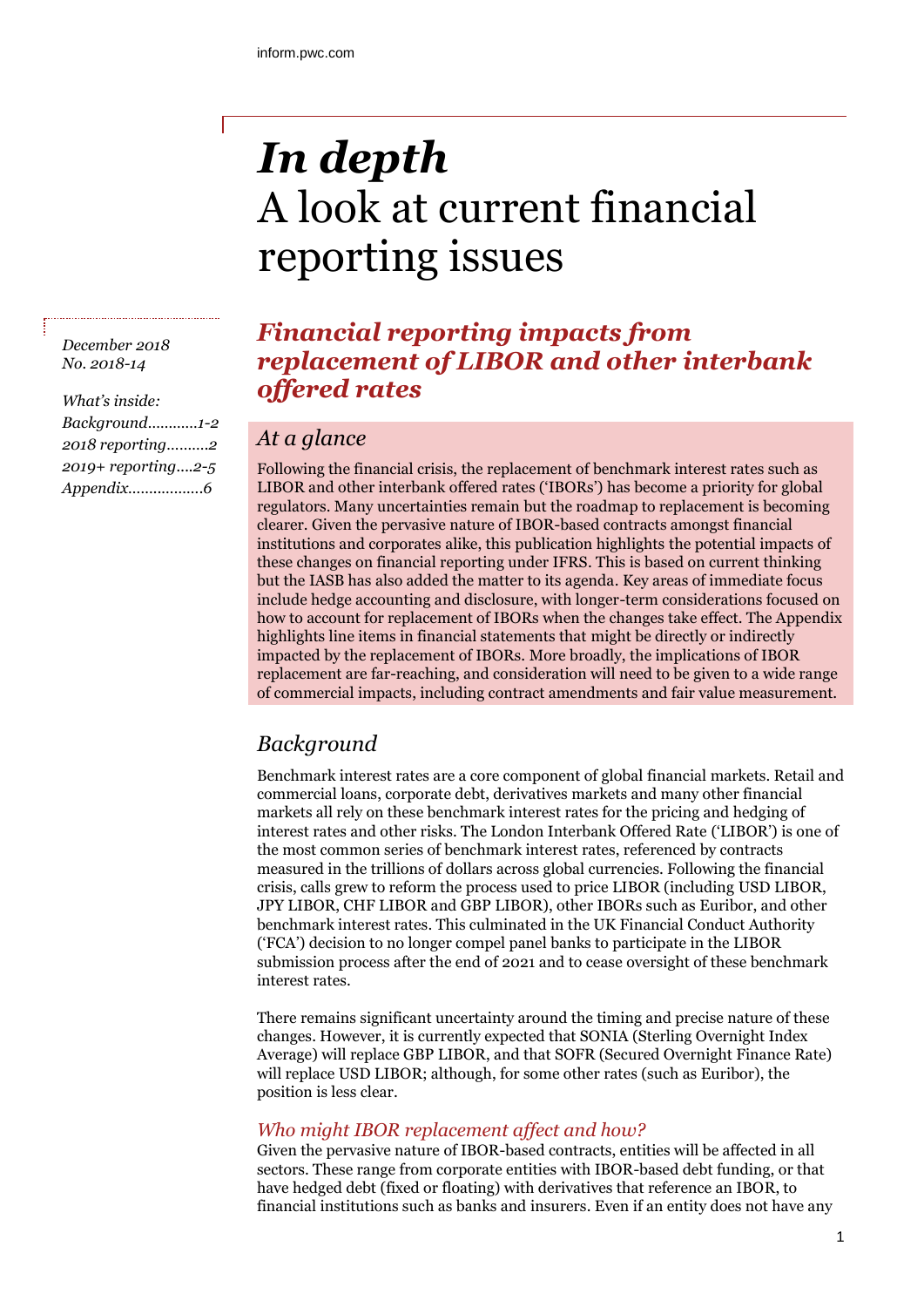contracts referencing an IBOR, it might still use an IBOR in constructing discount rates for use in financial reporting, such as in calculating an asset's 'value in use' when assessing it for impairment, and so it might still be affected by these changes. Major global banks are likely to be most affected by IBOR replacement, given the significant extent of their direct exposure to IBOR-linked financial instruments.

The nature of the impacts of IBOR replacement is potentially wide-ranging, including risk, management, legal, IT and financial reporting. This publication focuses on the potential financial reporting impacts under International Financial Reporting Standards ('IFRS'), based on current thinking. However, there are many aspects of IBOR replacement that remain unclear, so it is inevitable that thinking will continue to develop. For publications on the latest developments in IBOR replacement, and for further reading on other aspects of IBOR replacement, visit our LIBOR reference rate [and reform insights page.](https://www.pwc.com/gx/en/industries/capital-projects-infrastructure/publications/libor-reference-rate-reform.html)

## *What are key considerations for 2018 financial reporting?*

#### *Cash flow hedges and the 'highly probable' test*

Cash flow hedge accounting under both IAS 39 and IFRS 9 requires future hedged cash flows to be 'highly probable'. Where these cash flows depend on an IBOR (for example, future LIBOR-based interest payments on issued debt hedged via an interest rate swap), the question arises as to whether, at 2018 year ends, the issued debt's cash flows can be considered 'highly probable' beyond the date at which the relevant IBOR is expected to cease being published.

We consider that cash flows can still be considered 'highly probable' for 2018 year ends, for a number of reasons. Firstly, unless there are any clauses that would cause the hedged item to terminate on LIBOR ceasing, it will still contractually have floating rate cash flows once LIBOR has been replaced. Secondly, when replacement happens, with, for example, the hedged debt moving from paying GBP LIBOR  $+$  X% to paying SONIA +Y%, the expectation is that Y will be set so as to minimise value transfer for both parties and result in the cash flows being broadly equivalent before and after the change. As a result, until Y is defined, the changes in the cash flows post-replacement are driven by LIBOR. Thirdly, given the limited liquidity for replacement rates at the current time, the best predictor of the replacement rate in the future is the current equivalent LIBOR rate.

Given that net investment hedges are accounted for in a similar way to cash flow hedges, these considerations would also apply to net investment hedges where relevant.

#### *Hedges where the designated hedged risk is in terms of an IBOR*

For similar reasons, where the hedged risk has been designated in terms of an IBOR (in either a cash flow or fair value hedge), it can be judged that, in the context of the market structure as it stands at the end of 2018, the IBOR remains a hedgeable risk component. This is further supported by the fact that, at the end of 2018, fixed-rate instruments continue to vary in price directly in response to changes in the IBOR, even if they have maturities significantly beyond the IBOR replacement date.

#### *Disclosures*

Appropriate disclosure of the impending replacement of LIBOR and associated considerations should be provided in the 2018 annual report. Local reporting regulations might require companies to disclose this information as part of the risks and uncertainties facing a company, for example, in the 'front half' of the annual report or in management's discussion and analysis ('MD&A').

## *What are longer-term financial reporting considerations?*

Beyond 2018 year-end reporting, multiple balance sheet line items might be impacted by IBOR replacement, either directly or indirectly. Some of the key items are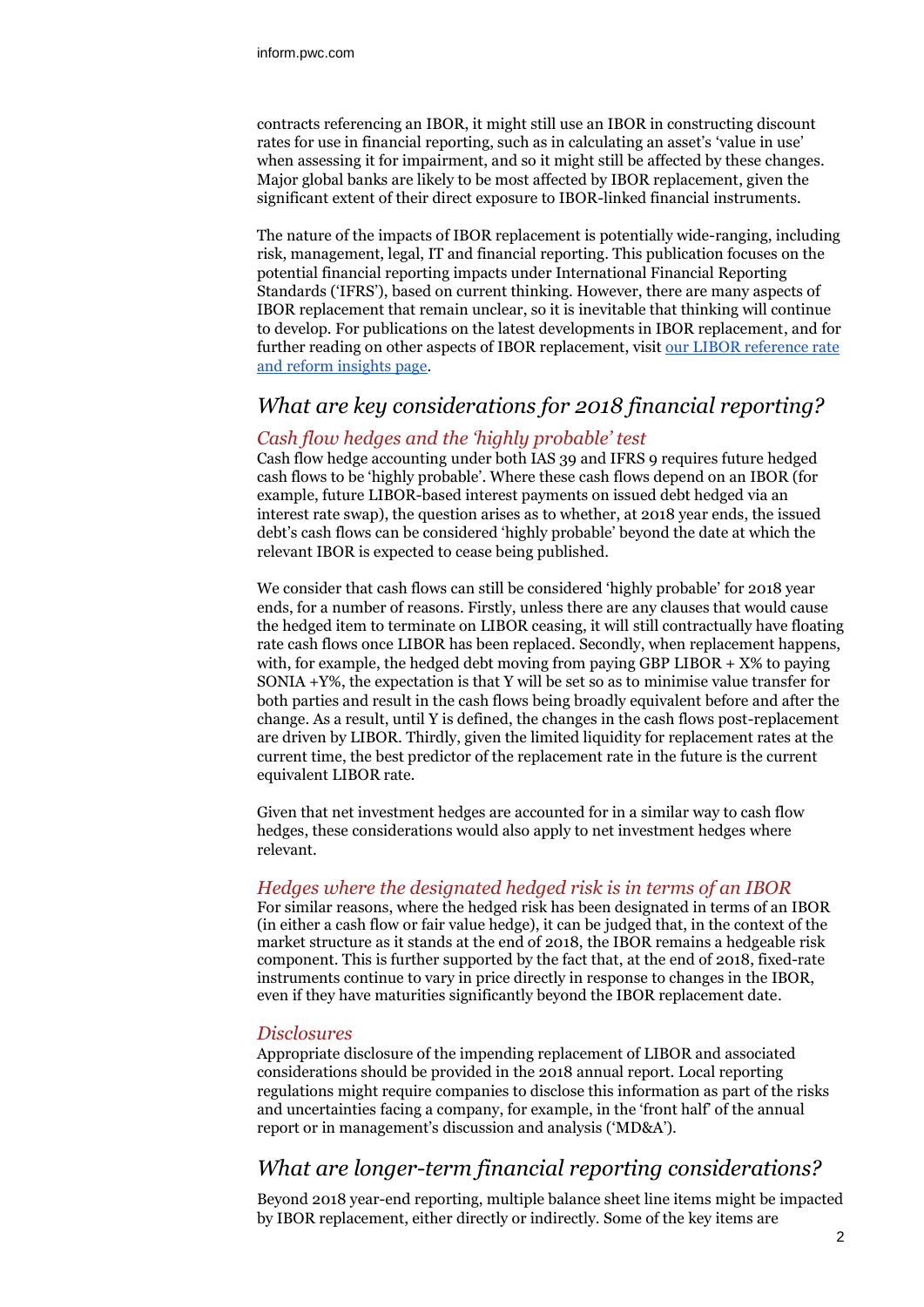discussed below, together with perspectives on current thinking. Whilst the IASB has put IBOR replacement on its agenda, it is not yet clear whether it will propose any standard-setting activity. However, where similar issues have arisen in the past and the IASB has decided to amend standards, it has acted on a timely basis. For example, when derivatives were novated to central clearing counterparties, IAS 39 and IFRS 9 were amended to avoid the potential need to terminate hedge relationships.

The Appendix contains balance sheet extracts of typical line items of financial and non-financial services entities that might be directly or indirectly impacted by IBOR replacement. Whilst not an exhaustive list, some of the key areas directly and indirectly impacted are also discussed below.

#### *Changes to contracts for cash instruments, such as variable-rate loans and bonds*

The consensus appears to be that the most appropriate way to account for a change in the reference variable rate due to IBOR replacement, in a cash instrument such as a loan or bond, would be by simply updating the variable interest rate used to calculate the effective interest rate and hence the reported interest income or expense. [IFRS 9 para B5.4.5]. This normally has little or no impact on the carrying amount of the asset or liability.

However, given the new guidance introduced in IFRS 9, if the terms of the loan or bond are amended to provide for the replacement, particularly where other changes to terms are made at the same time, recognition of an immediate gain or loss on modification might be an alternative approach. [IFRS 9 para 5.4.3]. This would require discounting of future cash flows using an IBOR-based effective interest rate, which might no longer be published at that point in time. Another possible accounting outcome could be that the change is considered to be a substantial modification, resulting in derecognition of the original financial instrument and recognition of a new instrument for accounting purposes. [IFRS 9 para 3.2.3]. However, this last outcome would seem unlikely if IBOR replacement results in minimal change.

#### *Hedge accounting documentation*

The accounting considerations for hedges depend on how the hedge relationship is currently documented, which risk is being hedged, and what (if any) changes are required to the hedged item, hedged risk and/or hedging derivative when benchmark rates are changed. Normally, a change in hedge documentation requires the hedge relationship to be discontinued. Even where a new hedge relationship is designated, this typically gives rise to hedge ineffectiveness in a cash flow hedge. However, there is ongoing debate and many have a strong view that a market-wide change of this nature should not cause a pervasive termination of hedge relationships. This might be an area that the IASB will consider addressing as part of its project on IBOR reforms.

#### *Hedge effectiveness and ineffectiveness (for cash flow and fair value hedges)*

Prospective hedge effectiveness testing under IAS 39 typically considers whether there is expected to be a high correlation between the fair value or cash flows of the hedging instrument and the hedged item. As discussed under 'Cash flow hedges and the "highly probable" test' above, cash flows under IBOR and IBOR replacement rates are currently expected to be broadly equivalent before and after IBOR replacement, which should minimise any ineffectiveness. However, if the market valuation of the hedging instrument starts changing in anticipation of a move to the IBOR replacement rate sooner than the hedged item (that is, the derivative valuation is no longer simply based on its current contractual terms), or vice versa, then even where the hedged risk is deemed to still exist, differences in fair values between the hedging instrument and the hedged item would give rise to ineffectiveness in the prospective assessment, as well as in the retrospective effectiveness assessment.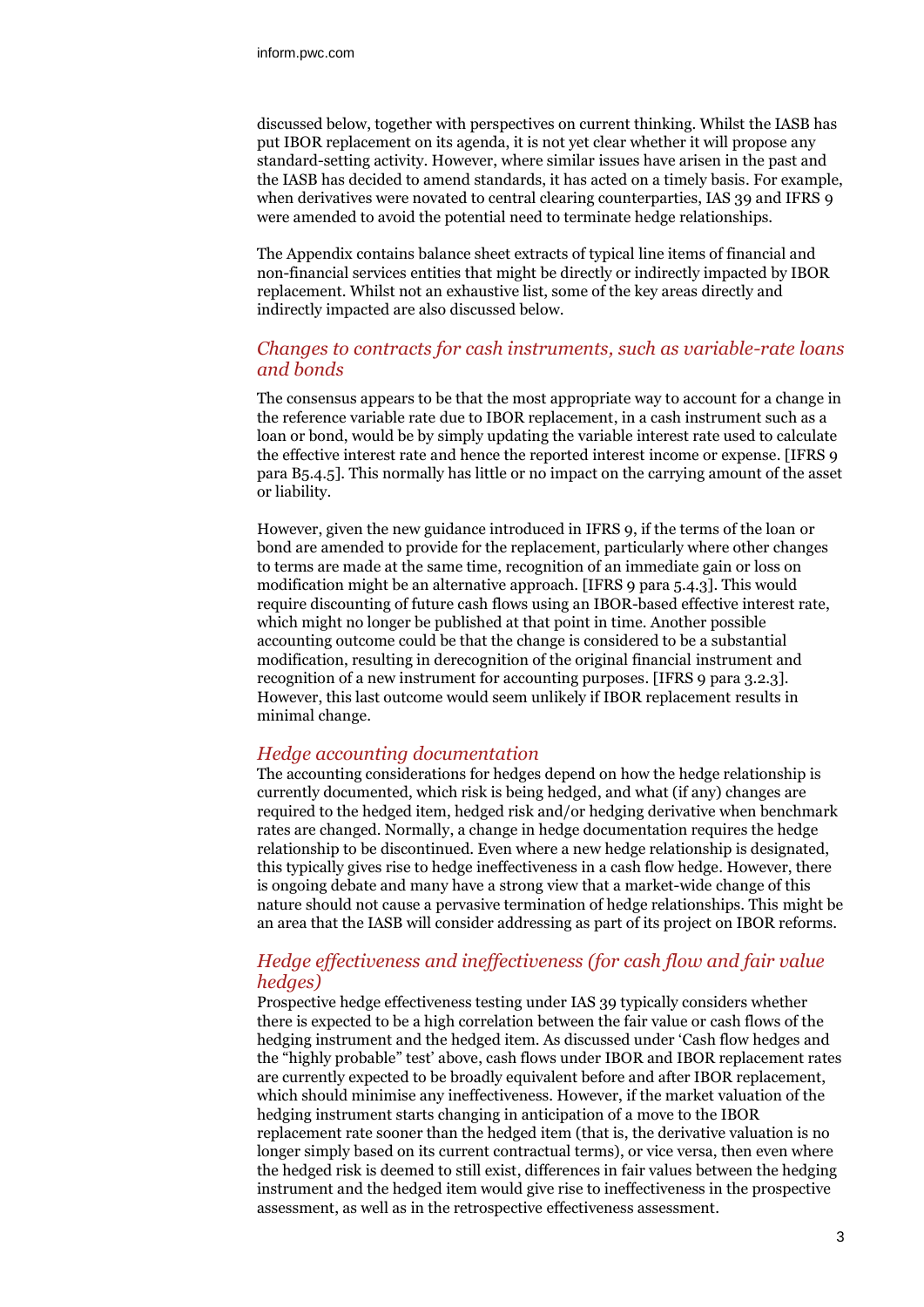Under IFRS 9, these factors would also need to be taken into consideration in assessing the criteria for a hedge to qualify for hedge accounting at inception and on an ongoing basis, in particular whether there is an economic relationship between the hedging instrument and the hedged item and that the hedge ratio remains valid.

In addition, if the benchmark rate replacement occurs at different times in the hedged item and the hedging instrument, the resulting mismatch might give rise to hedge ineffectiveness to be recorded in the income statement under both IAS 39 and IFRS 9. Further complications and ineffectiveness might arise if there are timing or other differences between market pricing, changes to contracts and changes to hedge documentation.

#### *Instruments measured at fair value*

Fair value measurement could be impacted both where the contractual terms of an instrument are expected to change to reflect an IBOR replacement rate, and where IBOR-based discount rates are used as an input to fair value methodologies. IFRS 13 provides the accounting requirements for fair value measurement, which are driven by the underlying principle to consider factors that other market participants would take into consideration when fair valuing an instrument.

If market participants start to value contracts using the IBOR replacement rate, even before contracts have actually been amended in anticipation of the move, that methodology change would need to be reflected in accounting fair values. Similarly, market discount rate methodologies might also change in advance of actual IBOR replacement. Therefore, it is not necessarily the case that fair value measurement methodologies need only be updated once IBOR-based rates have actually been replaced in contracts. However, judgement might well be needed to determine when such changes happen, as has been seen in the past – for example, when certain markets moved towards discounting collateralised derivatives using the Overnight Index Swap rate (rather than using LIBOR) over a period of time, rather than at a single point in time.

Related to this, system and process changes might well be required, to develop new discount rate curves under the IBOR replacement rates and to update related controls over valuations.

#### *Lease liabilities with variable payments linked to an IBOR*

For any variable lease payments which are linked to an IBOR, IFRS 16 requires the discount rate and the lease liability to be updated when the cash flows change (that is, when the IBOR-based rate is updated, similar to a floating-rate loan).

#### *Assets and liabilities impacted indirectly*

As highlighted in the Appendix, several balance sheet line items might be indirectly impacted by IBOR replacement if they use an IBOR-based discount rate. Therefore, whilst accounting standards might not explicitly mention IBOR, entities should understand what impact, if any, IBOR replacement might have on their future calculations, particularly if there is a significant sensitivity to the discount rate.

Particular areas that might be affected include IAS 37 provisions, insurance assets and liabilities under IFRS 4 and IFRS 17, contract assets arising from revenue contracts with customers under IFRS 15, pension liabilities under IAS 19, as well as value-in-use models for assessing non-financial asset impairment under IAS 36.

For lease liabilities under IFRS 16 using an incremental borrowing rate, IBOR replacement is not expected to have an impact on existing lease liabilities. This is because the incremental borrowing rate is fixed at the inception of the lease, and that rate is applied to the lease liability over the whole lease term to measure the lease liability at its effective interest rate. New leases entered into following IBOR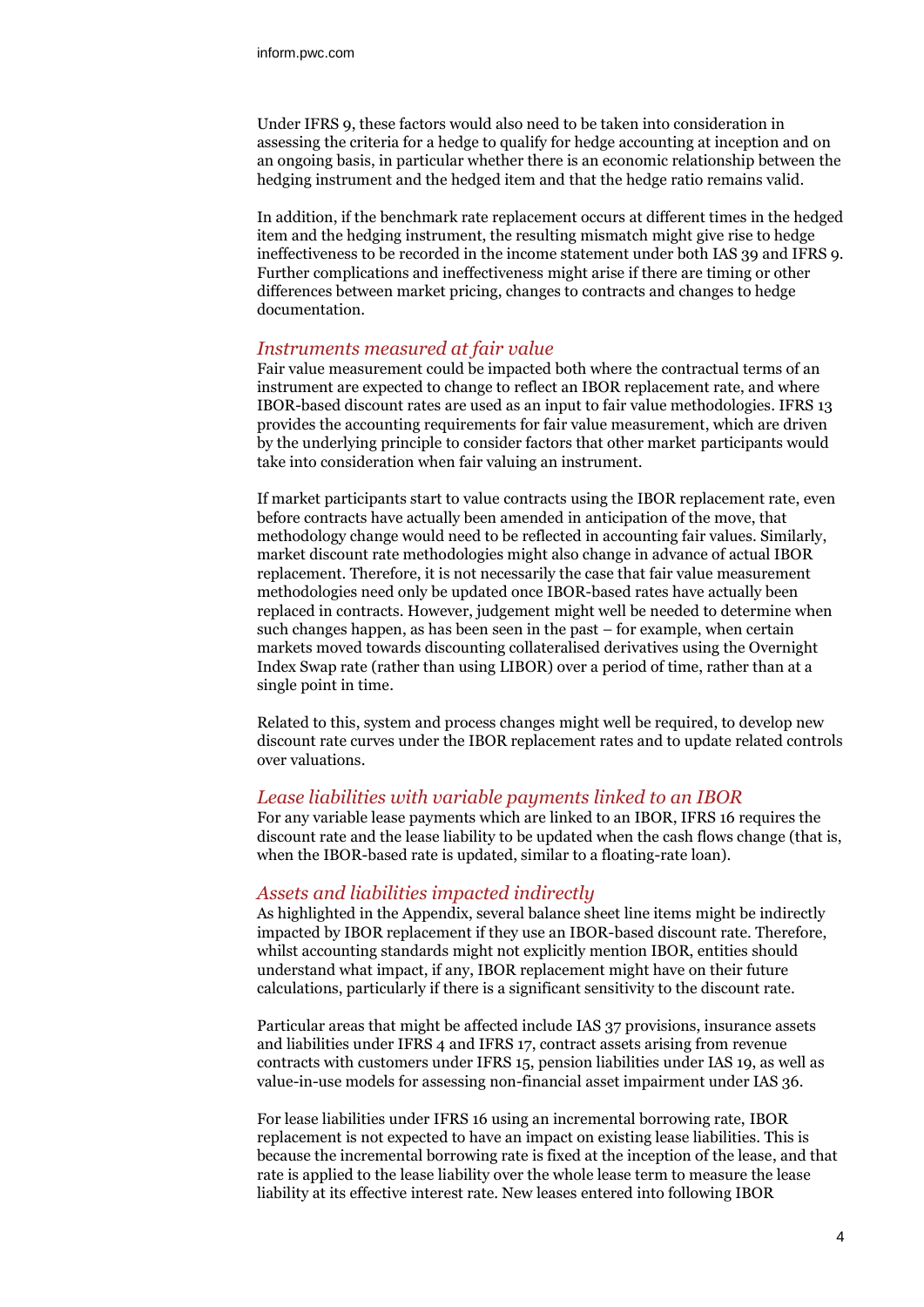replacement will then have incremental borrowing rates determined using a benchmark rate based on the IBOR replacement rate.

# *What should I be doing now?*

Entities will need to develop a plan for IBOR replacement. Given the potentially large volume of contracts that might need to be amended, and other related impacts on systems and processes, entities are advised to develop a robust plan well ahead of when the replacement occurs.

Financial reporting teams will need to stay close to these broader organisational responses, to understand any planned changes and to assess the financial reporting implications. Key steps to ensure robust ongoing financial reporting are likely to include:

- Plan disclosures to be included in 2018 year-end financial reporting, taking account of current internal plans.
- Assess changes needed to existing hedge accounting relationships and potential accounting consequences.
- Consider the accounting consequences before changes are made to contracts in anticipation of IBOR replacement, to ensure that they are as intended and that accounting systems and processes will actually implement this accounting.
- Understand any planned changes to contracts that go beyond those required by IBOR replacement alone (for example, if an instrument will also be repriced for changes in other factors since inception, such as credit risk), because these might introduce additional accounting considerations not discussed above.
- Monitor the activities of the IASB and incorporate into planned actions as appropriate.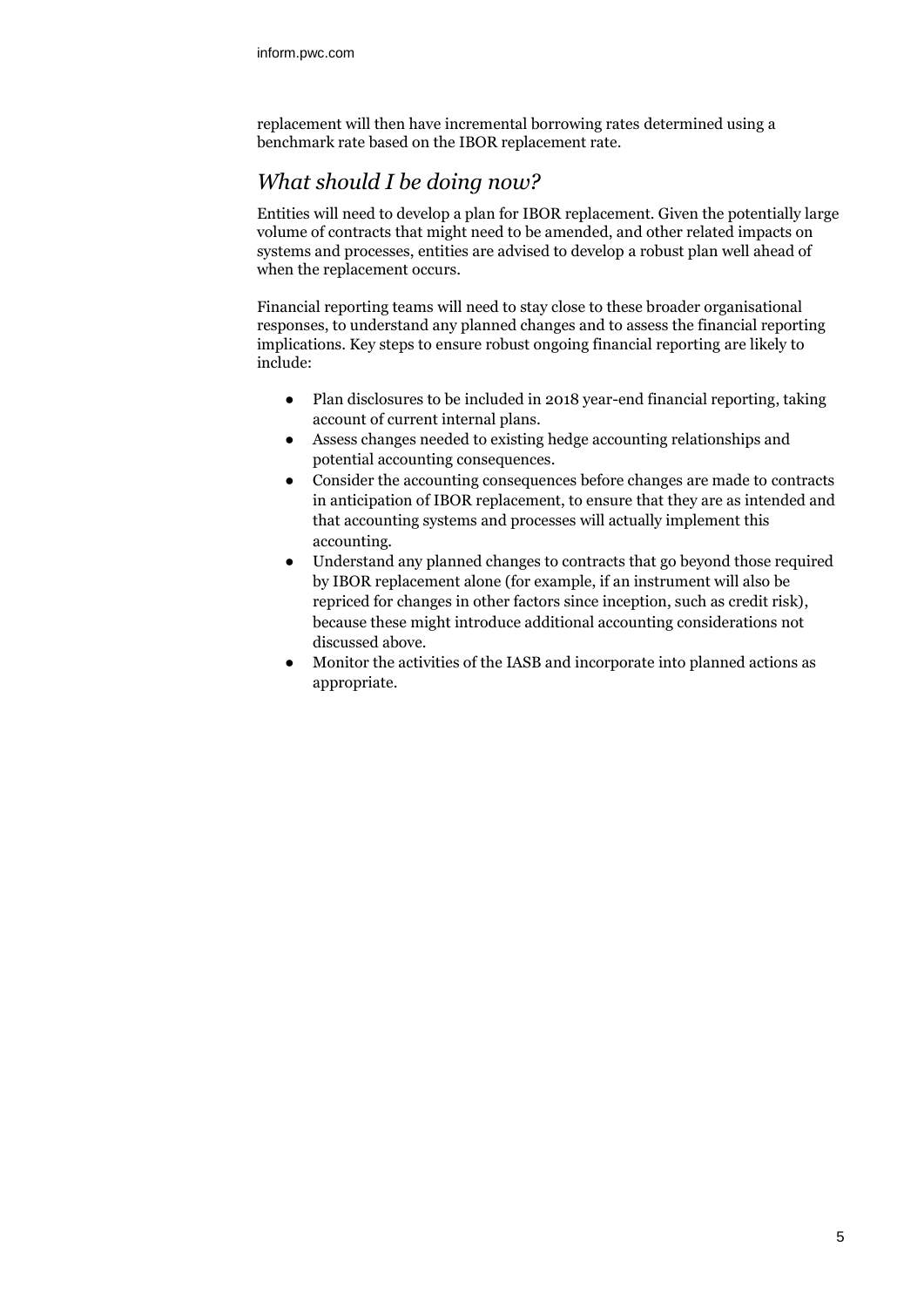# *Appendix: Balance sheet line items that might be directly or indirectly impacted by IBOR replacement*

## *Directly impacted line items*

Line items which might be directly impacted by IBOR replacement are those whose cash flows and/or carrying values might depend directly on IBORs:

|               | Cash and cash equivalents                                                    |
|---------------|------------------------------------------------------------------------------|
| <b>Assets</b> | Loans and other receivables                                                  |
|               | Trading financial assets                                                     |
|               | Financial assets designated at fair value                                    |
|               | Hedging derivatives                                                          |
|               | Investment securities                                                        |
| Liabilities   | Deposits and other payables                                                  |
|               | Trading financial liabilities                                                |
|               | Financial liabilities designated at fair value                               |
|               | Hedging derivatives                                                          |
|               | Lease liabilities (with variable lease payments linked to an IBOR) (IFRS 16) |
|               | Borrowings                                                                   |
| <b>Equity</b> | Cash flow hedge reserve                                                      |

## *Indirectly impacted line items*

Line items which might be indirectly impacted by IBOR replacement are those for which the discount rate applied to their cash flows and/or carrying value might use IBOR-based rates as the benchmark rate:

| <b>Assets</b>      | Property, plant and equipment (IAS 36 impairment assessment)                                                                                                         |
|--------------------|----------------------------------------------------------------------------------------------------------------------------------------------------------------------|
|                    | Right-of-use assets (IAS 36 impairment assessment)                                                                                                                   |
|                    | Intangible assets (IAS 36 impairment assessment)                                                                                                                     |
|                    | Defined benefit plan surplus (IAS 19)                                                                                                                                |
|                    | Contract assets from revenue contracts with customers (IFRS 15)                                                                                                      |
|                    | Reinsurance assets (IFRS 4 and IFRS 17)                                                                                                                              |
| <b>Liabilities</b> | Provisions (accounted for under IAS 37)                                                                                                                              |
|                    | Lease liabilities (IFRS 16)                                                                                                                                          |
|                    | Defined contribution and defined benefit plan obligations (IAS 19)                                                                                                   |
|                    | Insurance liabilities (such as insurance contract liabilities and investment<br>contract liabilities with discretionary participation features) (IFRS 4 and IFRS 17) |